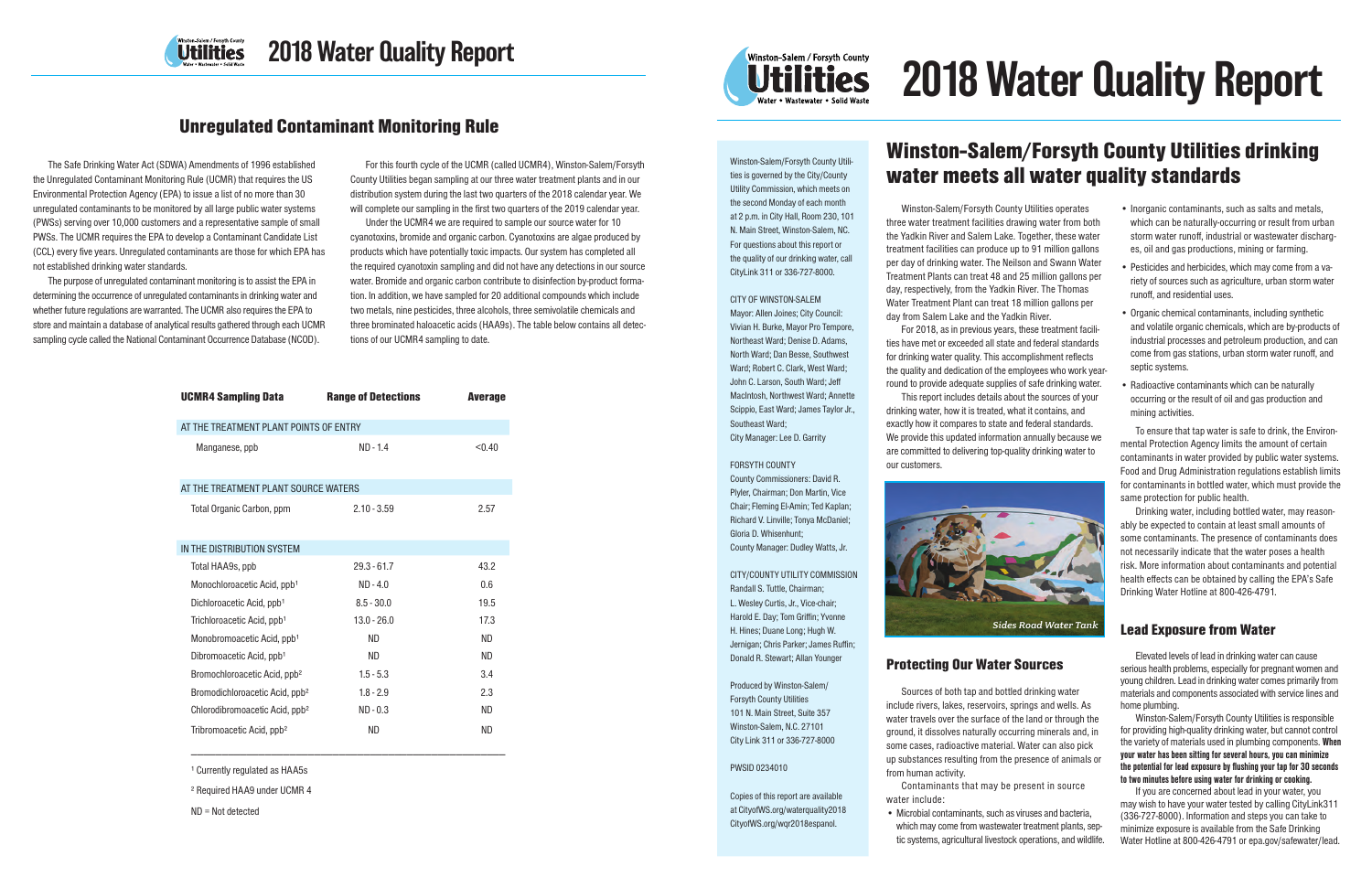

# **Treated Water Quality**

The following substances were detected in Winston-Salem/Forsyth County public water supply during the 2018 calendar year.

| <b>Regulated at the Treatment Plant</b>                               |                                                           |                                                  |                                       |                                         |                                                                     |  |  |
|-----------------------------------------------------------------------|-----------------------------------------------------------|--------------------------------------------------|---------------------------------------|-----------------------------------------|---------------------------------------------------------------------|--|--|
| <b>Substance</b>                                                      | <b>Highest Level Allowed</b><br>(EPA's MCL <sup>1</sup> ) | <b>Ideal Goals</b><br>(EPA's MCLG <sup>2</sup> ) | <b>Range of</b><br><b>Detections</b>  | <b>Average Level</b><br><b>Detected</b> | Source                                                              |  |  |
| Barium, ppb <sup>3</sup>                                              | 2000                                                      | 2000                                             | $12.0 - 23.0$                         | 16.0                                    | Natural geology; drilling operations; metal refinery wastes         |  |  |
| Chromium, ppb                                                         | 100                                                       | 100                                              | $ND - 2.0$                            | < 1.0                                   | Discharge from steel and pulp mills; erosion of natural deposits    |  |  |
| Thallium, ppb                                                         | 2.0                                                       | 0.5                                              | $ND - 1.0$                            | < 1.0                                   | Leaching from ore-processing sites; discharge from electronics,     |  |  |
|                                                                       |                                                           |                                                  |                                       |                                         | glass and drug factories                                            |  |  |
| Fluoride, ppm <sup>4</sup>                                            | 4.0 <sup>5</sup>                                          | 4.0                                              | $0.53 - 1.25$                         | 0.69                                    | Erosion of natural deposits; water additive to promote strong teeth |  |  |
| Orthophosphate, ppm                                                   | $0.5 - 5.0$                                               | 1.0                                              | $0.54 - 1.11$                         | 0.81                                    | Water treatment additive to prevent pipe corrosion                  |  |  |
| Total Organic Carbon, ppm                                             | Treatment Technique <sup>6</sup>                          | n/a                                              | $0.95 - 1.73$                         | 1.16                                    | Naturally present in the environment                                |  |  |
| Turbidity, NTU7                                                       | Treatment Technique <sup>8</sup>                          | n/a                                              | $0.03 - 1.8112$                       | 0.05                                    | Soil erosion                                                        |  |  |
|                                                                       | <b>Regulated in the Distribution System</b>               |                                                  |                                       |                                         |                                                                     |  |  |
| Total Trihalomethanes, ppb                                            | 80 LRAA <sup>9</sup>                                      | 0.0                                              | $16.8 - 96.6$                         | 48.4                                    | Byproducts of drinking water disinfection                           |  |  |
| Total Haloacetic Acids (5), ppb                                       | 60 LRAA <sup>9</sup>                                      | 0.0                                              | $19.6 - 49.6$                         | 31.7                                    | Byproducts of drinking water disinfection                           |  |  |
| Chlorine, ppm                                                         | 4.0                                                       | 4.0                                              | $0.08 - 1.65$                         | 0.94                                    | Water treatment additive for disinfection                           |  |  |
| <b>Total Coliforms</b>                                                | Less than 5% positive                                     | 0.0                                              | $0.00\% - 0.56\%$ <sup>10</sup> 0.09% |                                         | Naturally present in the environment                                |  |  |
| <b>Unregulated Substances at the Treatment Plant - Point of Entry</b> |                                                           |                                                  |                                       |                                         |                                                                     |  |  |
| Geosmin, ppt                                                          |                                                           | <b>Not Regulated</b>                             | $3.30 - 9.70$                         | 6.18                                    | Byproduct of algae growth                                           |  |  |
| 2-methylisoborneol, ppt                                               |                                                           | <b>Not Regulated</b>                             | ND - 11.7                             | 2.68                                    | Byproduct of algae growth                                           |  |  |
| Manganese, ppb                                                        |                                                           | <b>Not Regulated</b>                             | ND - 1.4                              | < 0.40                                  | Naturally present in the environment                                |  |  |
|                                                                       |                                                           |                                                  |                                       |                                         |                                                                     |  |  |
| Geosmin, ppt                                                          |                                                           | Not Regulated                                    | $3.30 - 10.3$                         | 5.85                                    | Byproduct of algae growth                                           |  |  |
| 2-methylisoborneol, ppt                                               |                                                           | Not Regulated                                    | ND-53.8                               | 8.64                                    | Byproduct of algae growth                                           |  |  |
| Total Organic Carbon, ppm                                             |                                                           | <b>Not Regulated</b>                             | $2.10 - 3.59$                         | 2.57                                    | Naturally present in the environment                                |  |  |
|                                                                       | <b>Unregulated Substances in the Distribution System</b>  |                                                  |                                       |                                         |                                                                     |  |  |
| Total Haloacetic Acids (9), ppb                                       |                                                           | <b>Not Regulated</b>                             | $29.3 - 61.7$                         | 43.2                                    | Byproducts of drinking water disinfection                           |  |  |
| <b>Regulated at the Consumer's Tap</b>                                |                                                           |                                                  |                                       |                                         |                                                                     |  |  |
| Lead, ppb                                                             | 15.0 (action level <sup>11</sup> )                        | 0.0                                              | $ND - 2.0$                            | < 1.0                                   | Corrosion of household plumbing; erosion of natural deposits        |  |  |
| Copper, ppb                                                           | 1300.0 (action level <sup>11</sup> )                      | 1300.0                                           | ND - 39.4                             | 14.2                                    | Corrosion of household plumbing; erosion of natural deposits        |  |  |

#### DEFINITIONS:

<sup>1</sup> Maximum Contaminant Level (MCL) - The highest level of a contaminant that is allowed in drinking water.

<sup>2</sup> Maximum Contaminant Level Goal (MCLG) - The level of a contaminant in drinking water below which there is no known or expected risk to health.

3 ppb - One part per billion. - (For example, one penny in \$10,000,000.)

4 ppm - One part per million. - (For example, one penny in \$10,000.)

5 The EPA's maximum contaminant level for fluoride is 4.0 mg/L, however the State of North Caro-lina has established a maximum contaminant level of 2.0 mg/L.

<sup>6</sup> Treatment technique - Treatment technique for total organic carbon was complied with throughout 2018.

<sup>7</sup> NTU - nephelometric turbidity unit, a measure of the cloudiness of water.

<sup>8</sup> Treatment technique - 95% of the measurements taken in one month must be below 0.3 NTU. Turbidity treatment technique was complied with throughout 2018.

9 Locational running annual average - average of last four quarters of samples collected at each location at 12 monitoring sites.

 $10$  August 1 TC positive out of 185 = 0.54%, November 6 TC positives out of 180 = 0.56%

<sup>11</sup> Action Level - The concentration of a contaminant that triggers treatment or other requirement that a water system must follow. Action levels are reported at the 90th percentile for homes at greatest risk.

<sup>12</sup> On November 29, 2018 a filter malfunction at the Swann Water Treatment Plant caused a temporary spike in turbidity. After review by the North Carolina Department of Environmental Quality it was determined no violation occurred since water delivered to the public did not exceed 0.19 NTU as measured at our point of entry to the distribution system.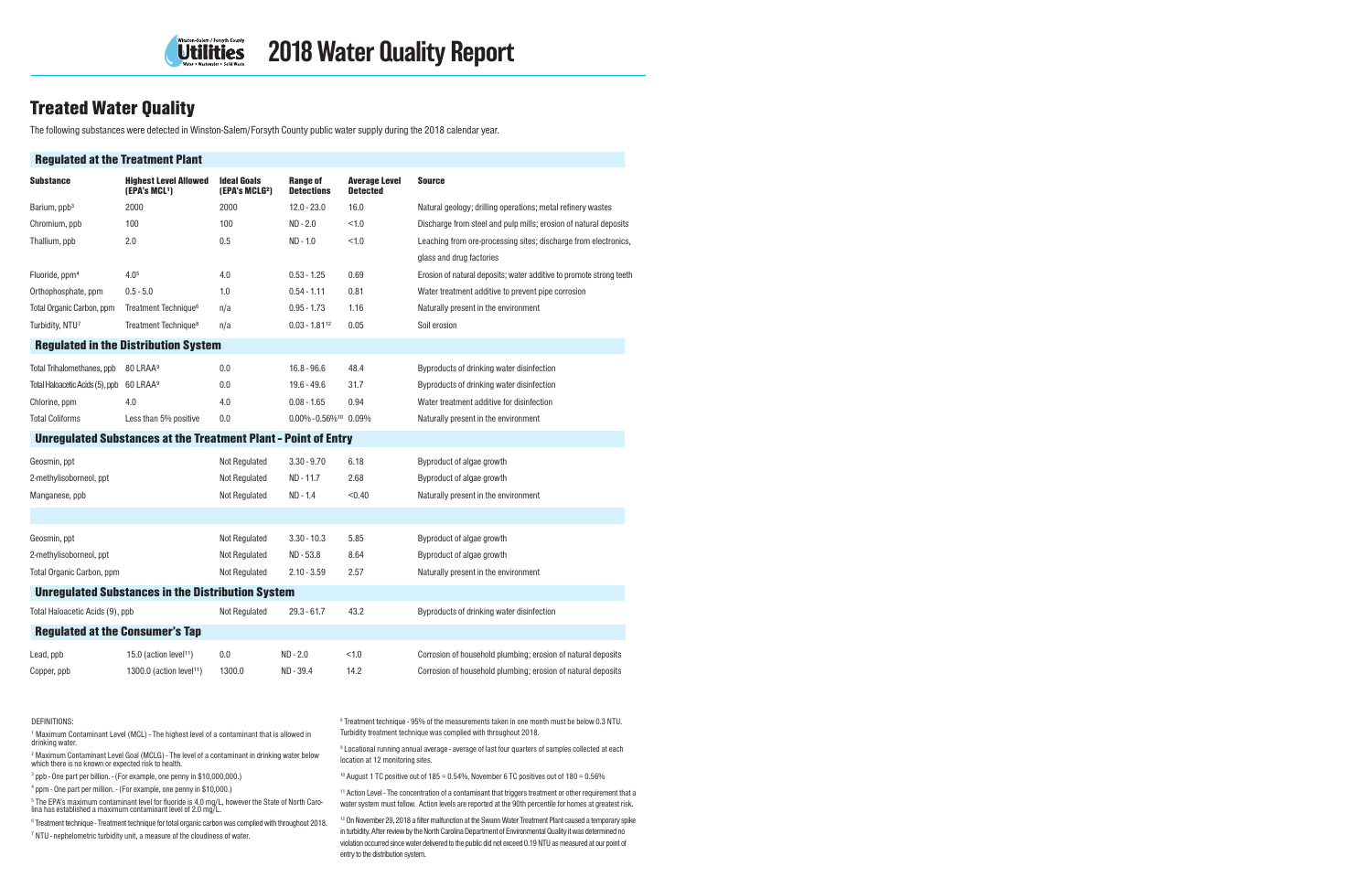

# Physical & Mineral Characteristics - Calendar Year 2018

| CONSTITUENT                | ANNUAL RANGE DETECTED | ANNUAL AVERAGE |
|----------------------------|-----------------------|----------------|
| Alkalinity, ppm            | $14.5 - 30.5$         | 22.5           |
| Aluminum, ppm              | $0.004 - 0.038$       | 0.012          |
| Calcium, ppm               | $3.01 - 4.85$         | 3.9            |
| Carbon Dioxide, ppm        | $1.0 - 8.0$           | 3.5            |
| Chlorine, ppm              | $1.01 - 1.88$         | 1.43           |
| Conductivity, micromhos/cm | 86.9 - 151.4          | 102.6          |
| Copper, ppm                | ND - 0.041            | 0.002          |
| Hardness, ppm              | $9.0 - 30.0$          | 18.6           |
| Iron, ppm                  | ND - 0.032            | 0.001          |
| Lead, ppm                  | ND - 0.002            | < 0.001        |
| Magnesium, ppm             | $1.20 - 1.85$         | 1.51           |
| Manganese, ppm             | $ND - 0.008$          | 0.001          |
| Nickel, ppm                | ND - 0.005            | < 0.001        |
| pH, Standard Units         | $6.40 - 8.60$         | 7.52           |
| Phosphate, ppm             | $0.67 - 1.25$         | 0.87           |
| Potassium, ppm             | $1.50 - 3.74$         | 1.95           |
| Silica, ppm                | $4.43 - 12.4$         | 9.07           |
| Sodium, ppm                | $8.3 - 19.9$          | 10.9           |
| Temperature, Deg. C        | $1.10 - 29.0$         | 17.2           |
| Zinc, ppm                  | $0.172 - 0.280$       | 0.222          |

Cryptosporidium sp. - This is a microscopic organism that, when ingested, can cause diarrhea, fever and other gastrointestinal symptoms. The organism occurs naturally in surface waters (lakes & streams) and comes from animal waste. Cryptosporidium sp. is eliminated by an effective treatment combination of coagulation, sedimentation, filtration and disinfection.

Both of the city's water sources are currently being tested monthly for Cryptosporidium sp. and to date it has not been detected. In addition, Cryptosporidium sp. has never been detected in our treated drinking water.

Special Concerns - Some people may be more vulnerable to contaminants in drinking water than the general population. People whose immune systems have been compromised – such as people undergoing chemotherapy, persons who have undergone organ transplants, people with HIV/AIDS or other immune system disorders, some elderly and infants – can be particularly at risk for infections.

These people should seek advice about drinking water from their health care providers. Environmental Protection Agency and Centers for Disease Control guidelines on appropriate means to lessen risk of infection by Cryptosporidium sp. and other microbiological contaminants are available from the Safe Drinking Water Hotline at 800-426-4791.

En Español - Si desea recibir una copia de este reporte en Español o si tiene preguntas con respecto a la calidad del agua que consume, por favor comuniquese con el departamento the servicios públicos durante las horas de trabajo, el teléfono es 336-727-8000 o visite CityofWS.org/wqr18espanol.

#### ND = Not detected

# North Carolina Source Water Assessment

The North Carolina Department of Environmental Quality (DEQ), Public Water Supply (PWS) Section, Source Water Assessment Program (SWAP) conducted assessments for all drinking water sources across North Carolina. The purpose of the assessments was to determine the susceptibility of each drinking water source (well or surface water intake) to Potential Contaminant Sources (PCSs). The results of the assessment are available in SWAP Assessment Reports that include maps, background information and a relative susceptibility rating of Higher, Moderate or Lower.

The relative susceptibility rating of each source for the City of Winston-Salem (PWSID 0234010) was determined by combining the contaminant rating (number and location of PCSs within the assessment area) and the inherent vulnerability rating (i.e., characteristics or existing conditions of the well or watershed and its delineated assessment area). The assessment findings are summarized in the table below:

# Source Water Assessment Program Results Summary

| <b>Source Name</b>              | <b>Inherent</b><br><b>Vulnerability</b><br><b>Rating</b> | <b>Contaminant</b><br><b>Rating</b> | <b>Susceptibility</b><br><b>Rating</b> |
|---------------------------------|----------------------------------------------------------|-------------------------------------|----------------------------------------|
| <b>SALEM LAKE</b>               | Moderate                                                 | Higher                              | Higher                                 |
| YADKIN RIVER<br>(IDOLS DAM)     | Higher                                                   | Moderate                            | Higher                                 |
| YADKIN RIVER<br>(PW SWANN WTP*) | Higher                                                   | Lower                               | Moderate                               |

Table 2 of SWAP Report for Winston-Salem, September 5, 2017 \* Water Treatment Plant (WTP)

The complete SWAP Assessment report for the City of Winston-Salem may be viewed on the Web at: ncwater.org/?page=600. Please indicate your system name (Winston-Salem, City of) and number (0234010).

Note that because SWAP results and reports are periodically updated by the PWS Section, the results available on this web site may differ from the results that were available at the time this report was prepared.

If you are unable to access your SWAP report on the web, you may mail a written request for a printed copy to: Source Water Assessment Program – Report Request, 1634 Mail Service Center, Raleigh, NC 27699-1634, or email requests to swap@ncdenr.gov. Please indicate your system name (Winston-Salem, City of), number (0234010), and provide your name, mailing address and phone number.

If you have any questions about the SWAP report please contact the Source Water Assessment staff by phone at 919-707-9098.

It is important to understand that a susceptibility rating of "higher" does not imply poor water quality, only the system's potential to become contaminated by PCSs in the assessment area.